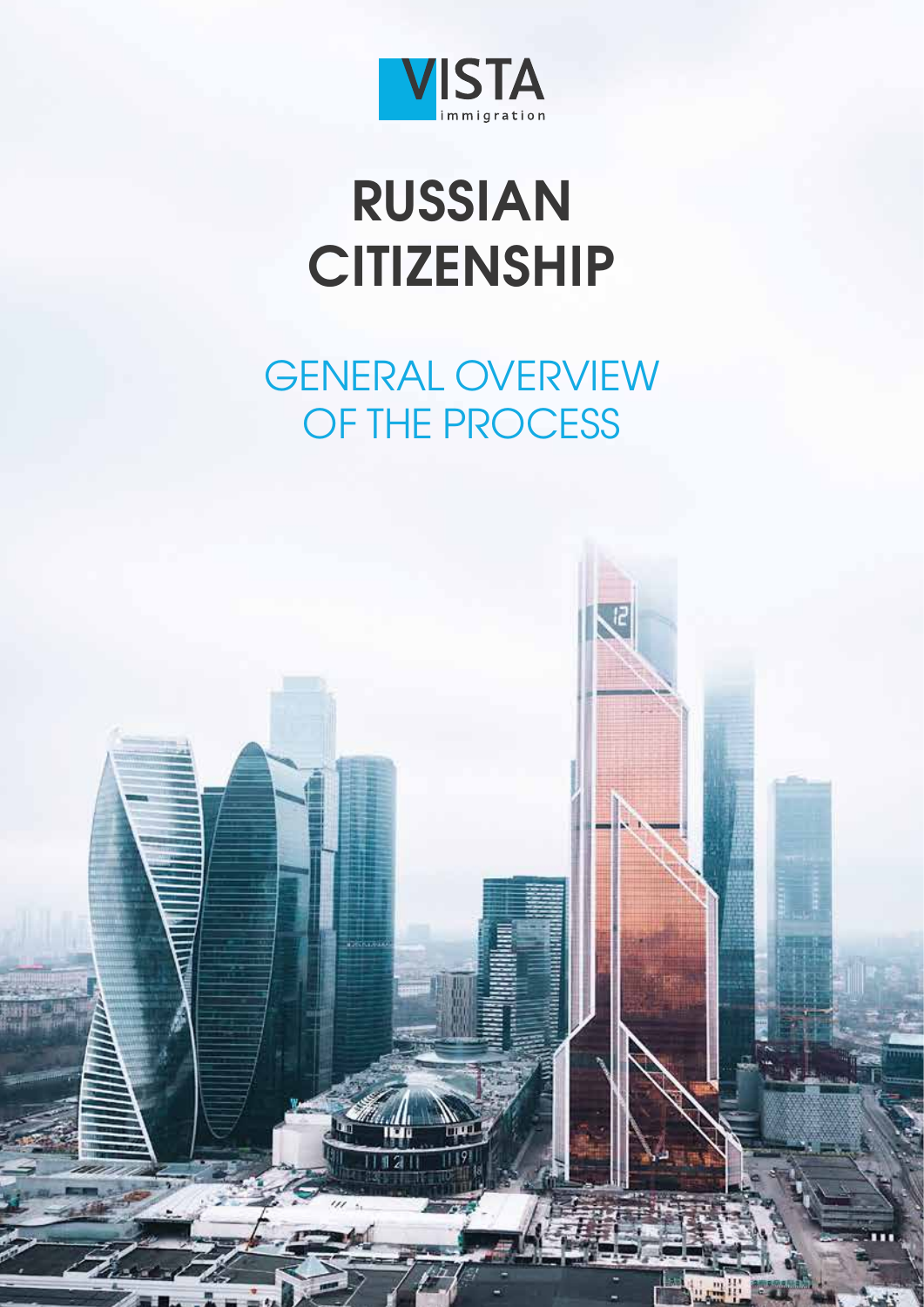# **What law regulates the process of application for Russian citizenship?**



**Federal Law «On citizenship of Russian Federation» from 31.05.2002 № 62-FL**



**Document, confirming Russian citizenship – Russian passport** 

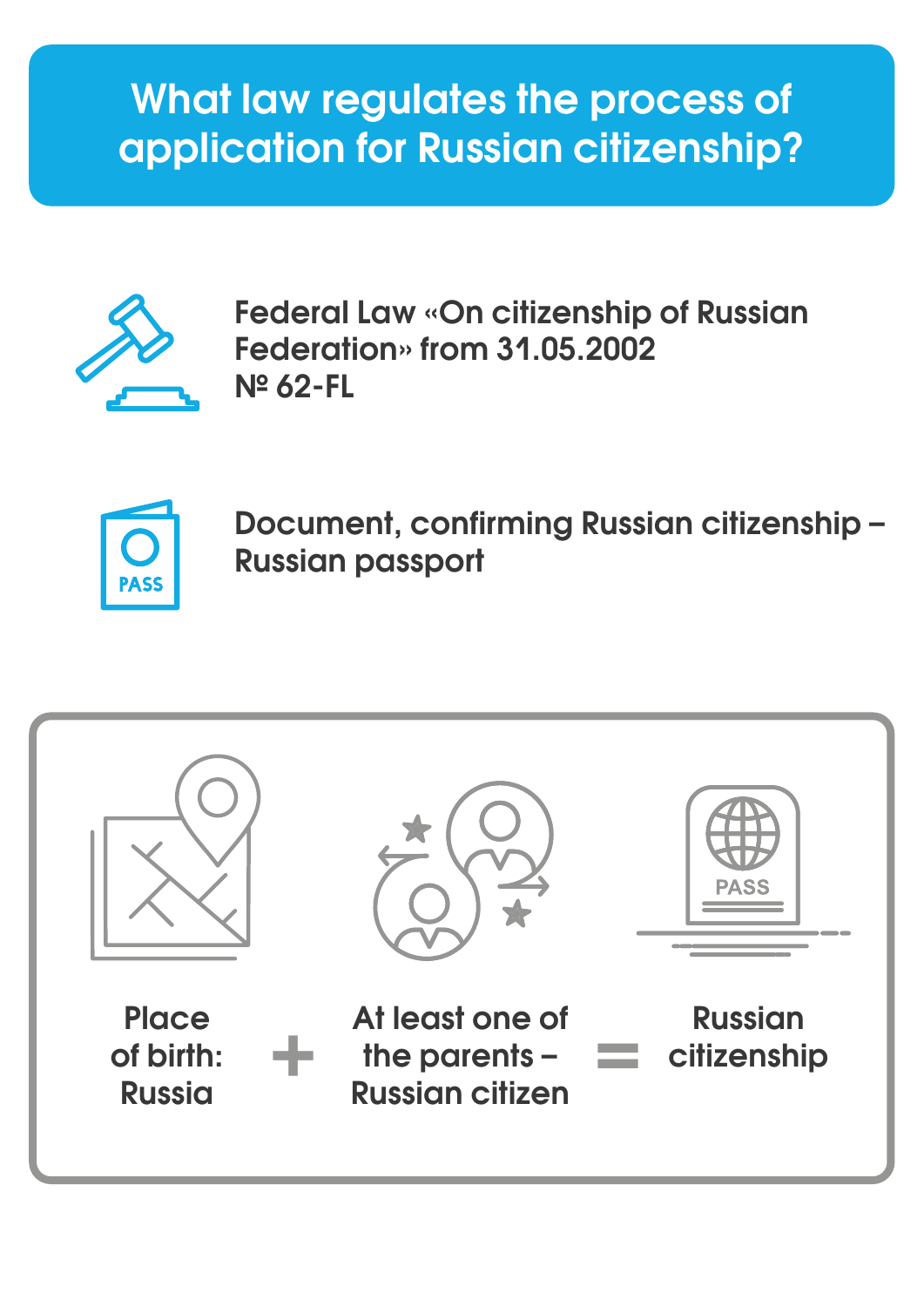# **Are there any other ways to get Russian citizenship?**



**Standard process for foreigners: TRP - PRP – Citizenship** 

**Process will be different depending on basis for citizenship application:**



Right of birth



Marriage to Russian national



For Russian language native speakers



Foreigners «with refugee status»



Highly Qualified Specialists



Participants of the compatriots relocation program



CIS citizens



Those born in USSR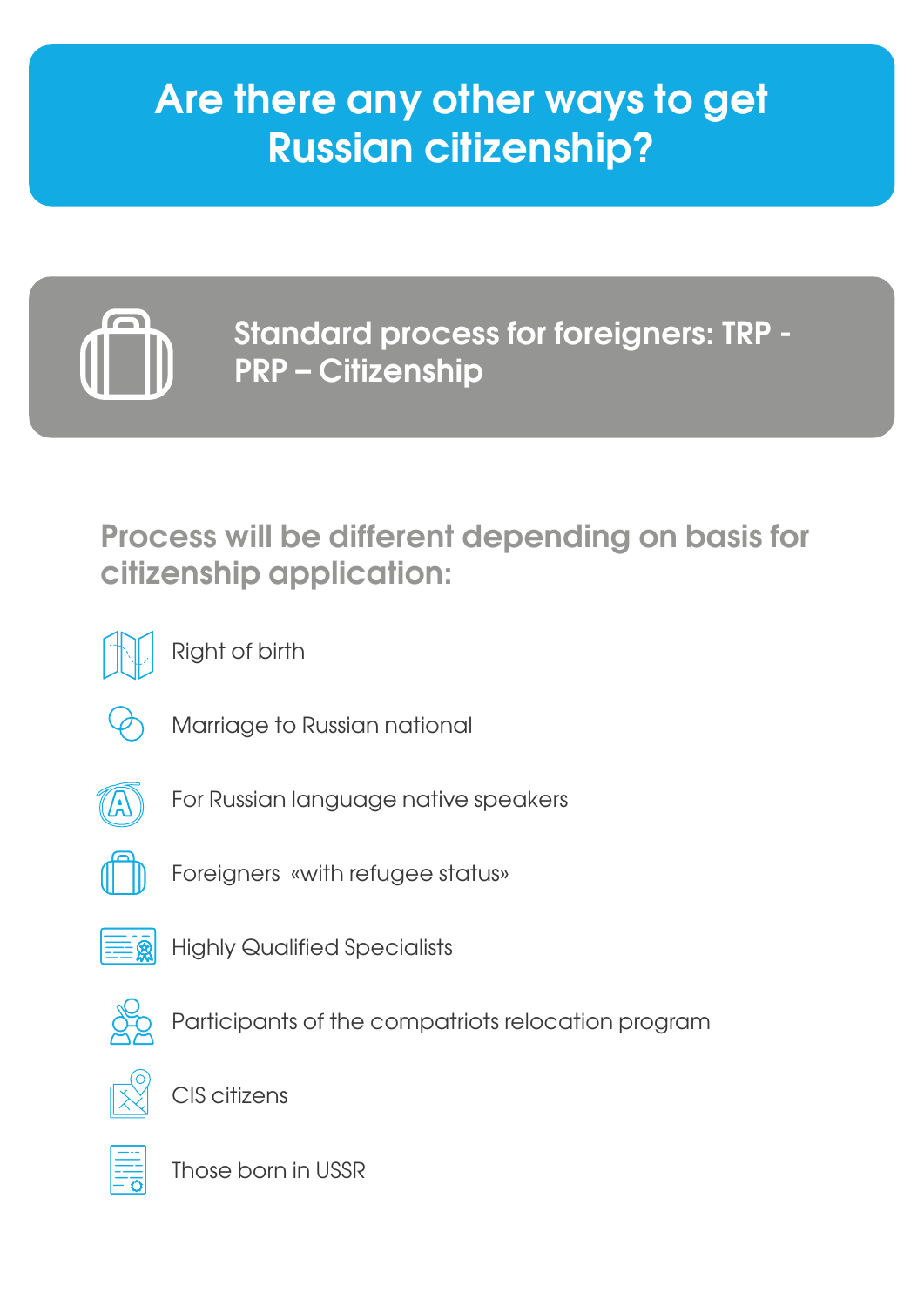# **What are the requirements which a citizenship applicant must fulfil?**



Permanently live in Russia for not less than 5 years based on PRP. Allowed break in stay – 3 months during 1 year period. (Exception can be made for applicants who exceptionally served Russia and those who were living in USSR countries and 3 years or more served in Russia military)



Have legal and enough income



Renounce foreign citizenship (for example, one can apply to the consulate of the respective country in Russia for this procedure)



Receive certificate confirming good command of the Russian language



To comply with Russian legislation and respect Russian Constitution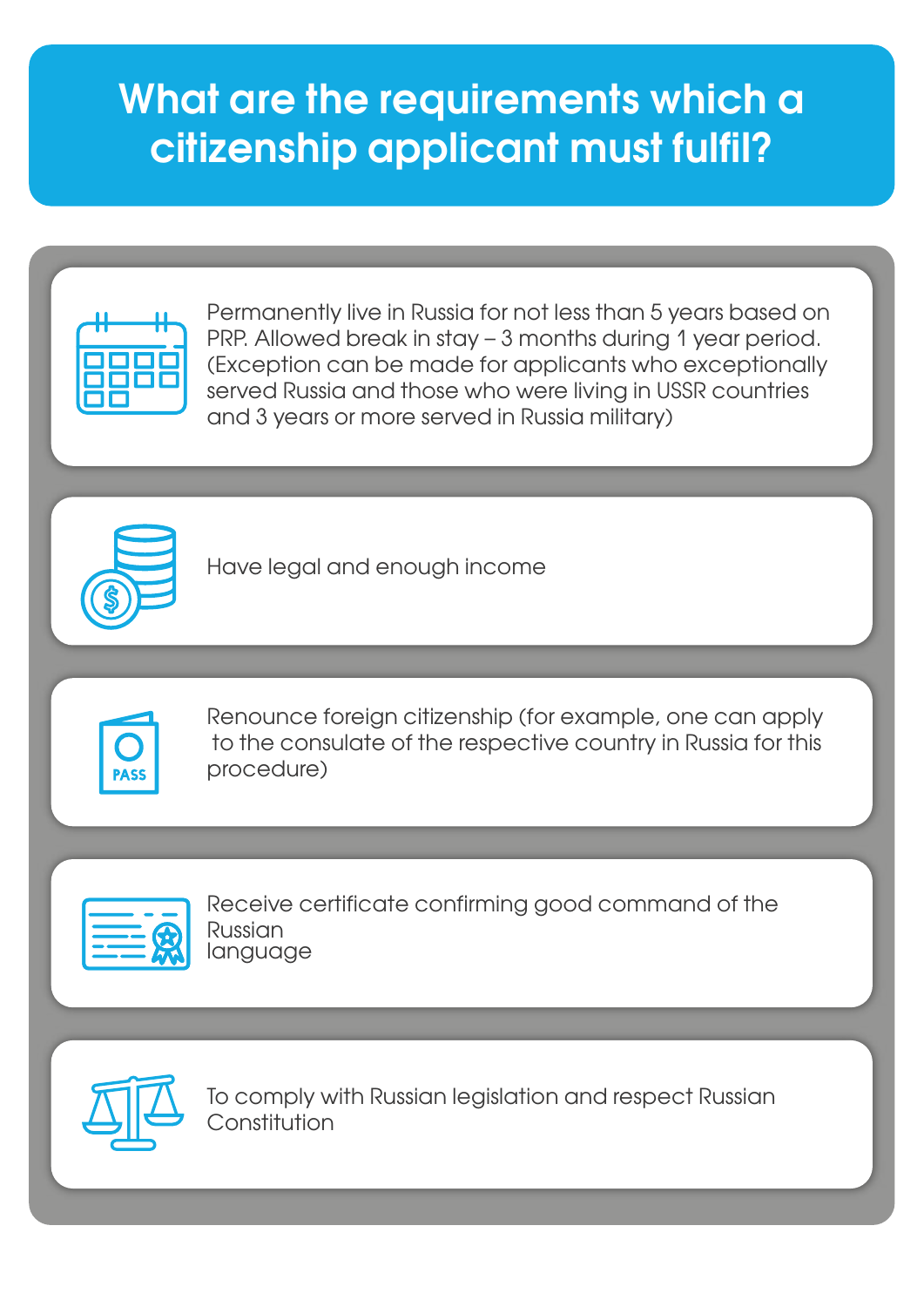# **What is the application process?**

**(Application for Russian citizenship: general procedure)**



**During each year of residing in Russia foreign citizen should not leave Russia for more than 3 months!!!**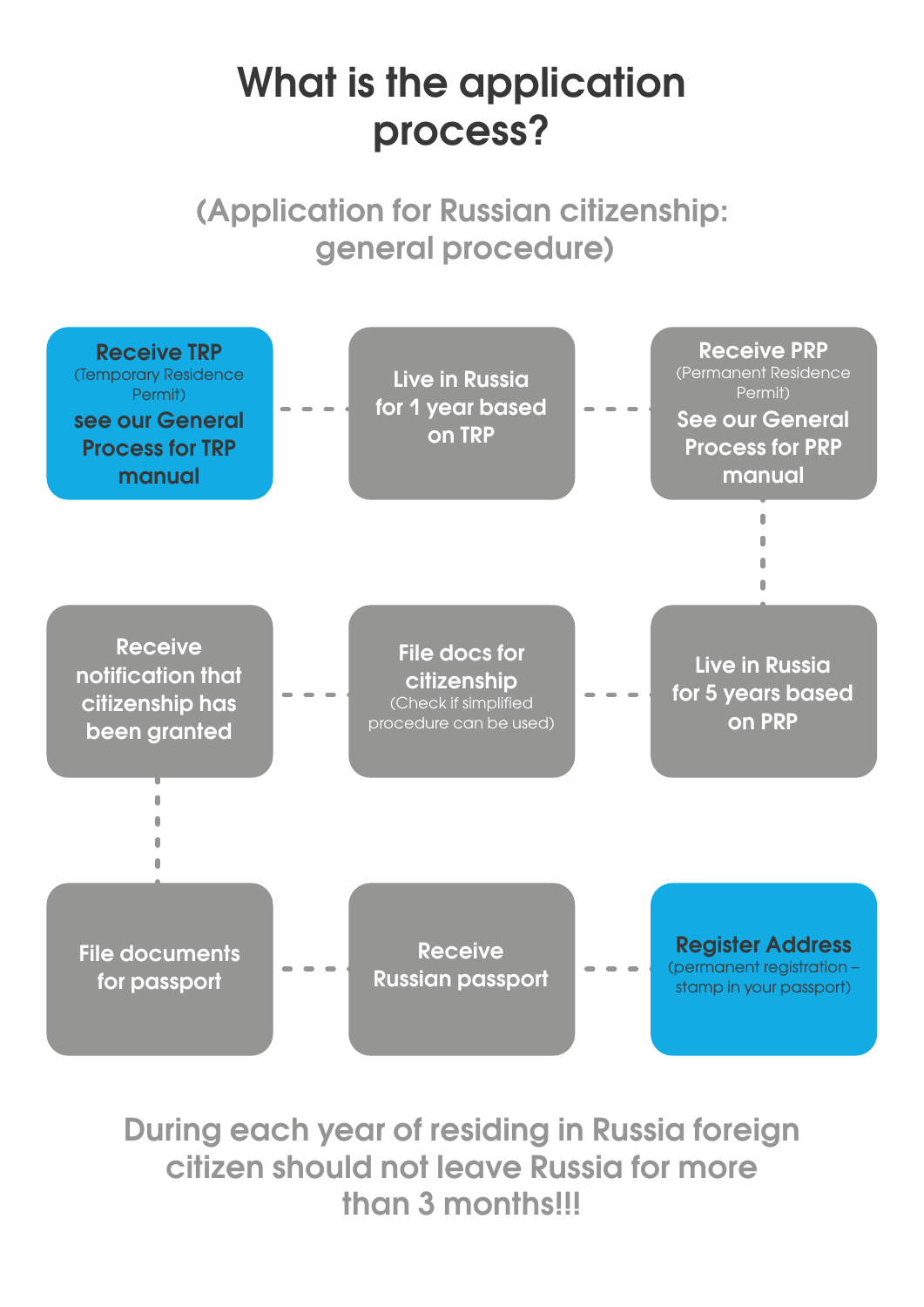# **How long does the citizenship application review take?**



# **General procedure 6 - 12 months**



# **Simplified procedure up to 6 months**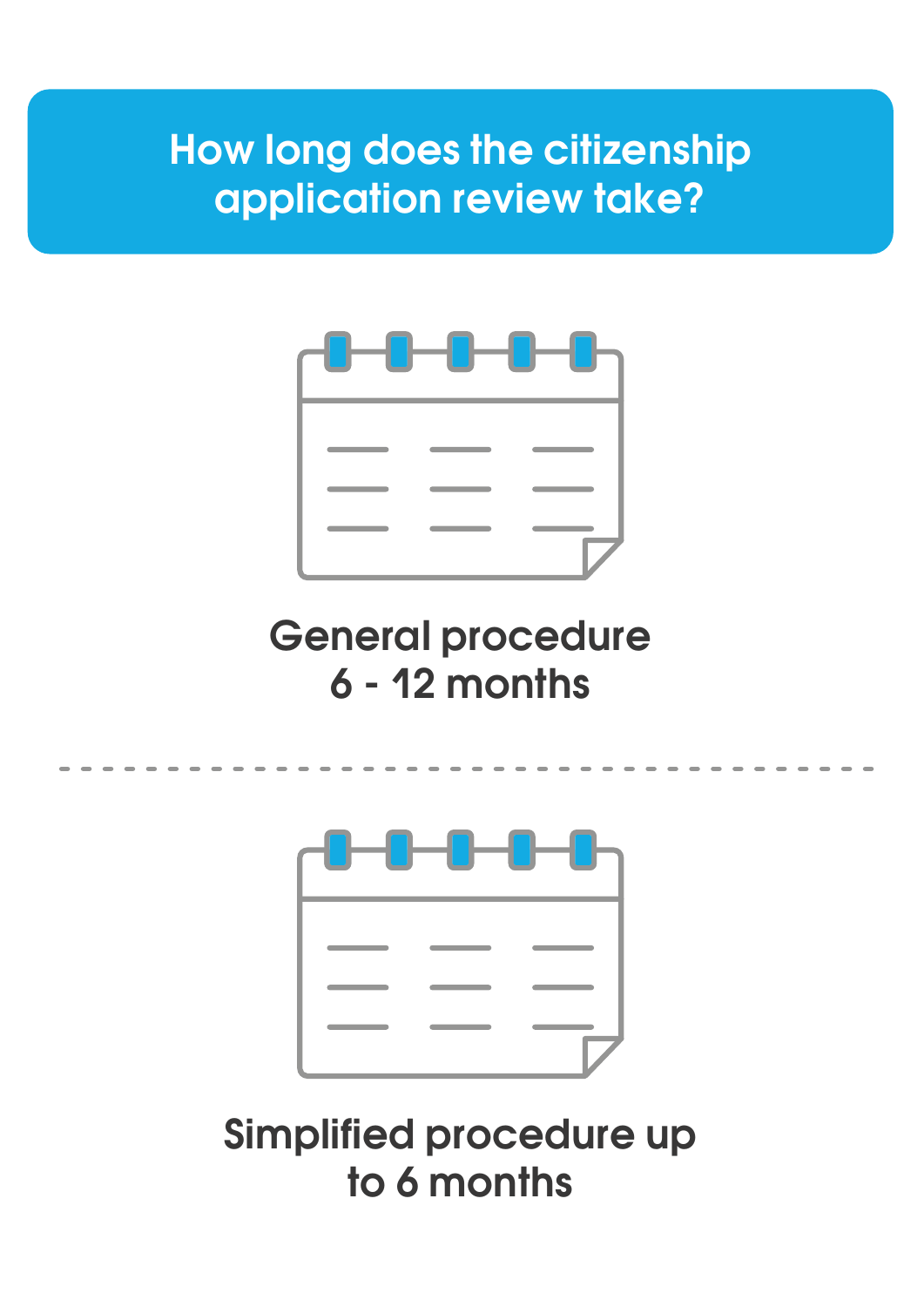# **What is the approximate list of documents required?**

**Depending on the basis for citizenship application the following documents can be required:**



Birth\Marriage Certificate

If you changed your Name, Surname, etc.- document, confirming the changes



Education certificate



Application - 2 copies



Passport



Notarized copy of PRP



Document, renouncing foreign citizenship - 2 copies



Government fee payment certificate



Photo - 4 copies



Document, confirming source of income



Document, confirming knowledge of Russian language (school certificate from school in Russia or RSFSR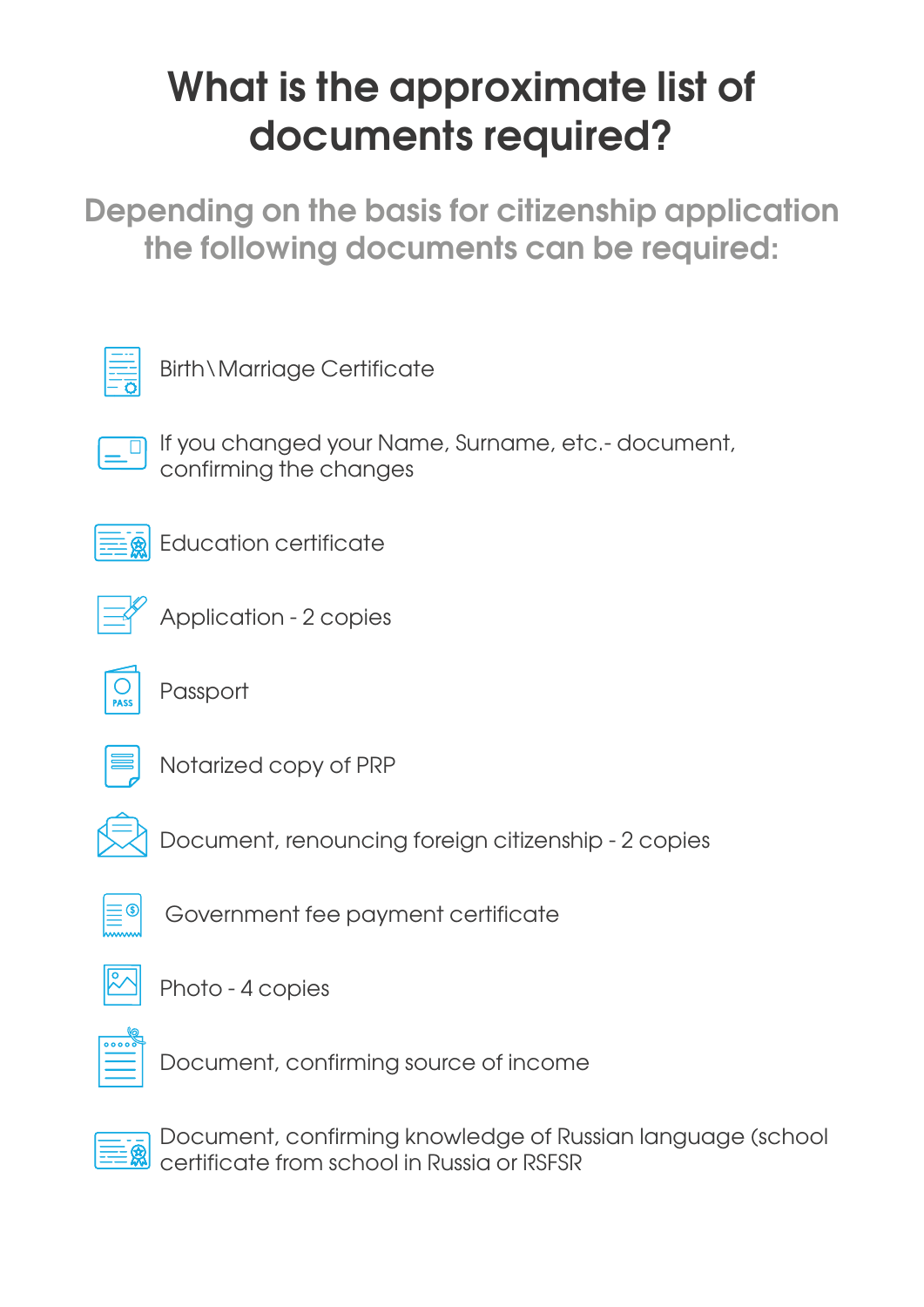## **Received Russian citizenship, what's next?**

**After notification, which confirms that citizenship was granted has been received, it is necessary to receive a document in person which will confirm this – that is Russian passport** 

### **IN ORDER TO DO THIS IT WILL BE NECESSARY TO PROVIDE THE FOLLOWING DOCUMENTS TO THE RESPONSIBLE INTERNAL AFFAIRS MINSITRY OFFICE:**

**Application** 

- Photo 3x4
- ID document
- Gov. fee payment certificate

### **DEPENDING ON THE BASIS ON WHICH THE CITIZENSHIP WAS OBTAINED THE FOLLOWING ADDITIONAL DOCUMENTS MAY BE REQUIRED:**

Marriage/Birth Certificate



**Application review will take 10 business days / 30 days if documents are files to the office different from the office related to registration address!**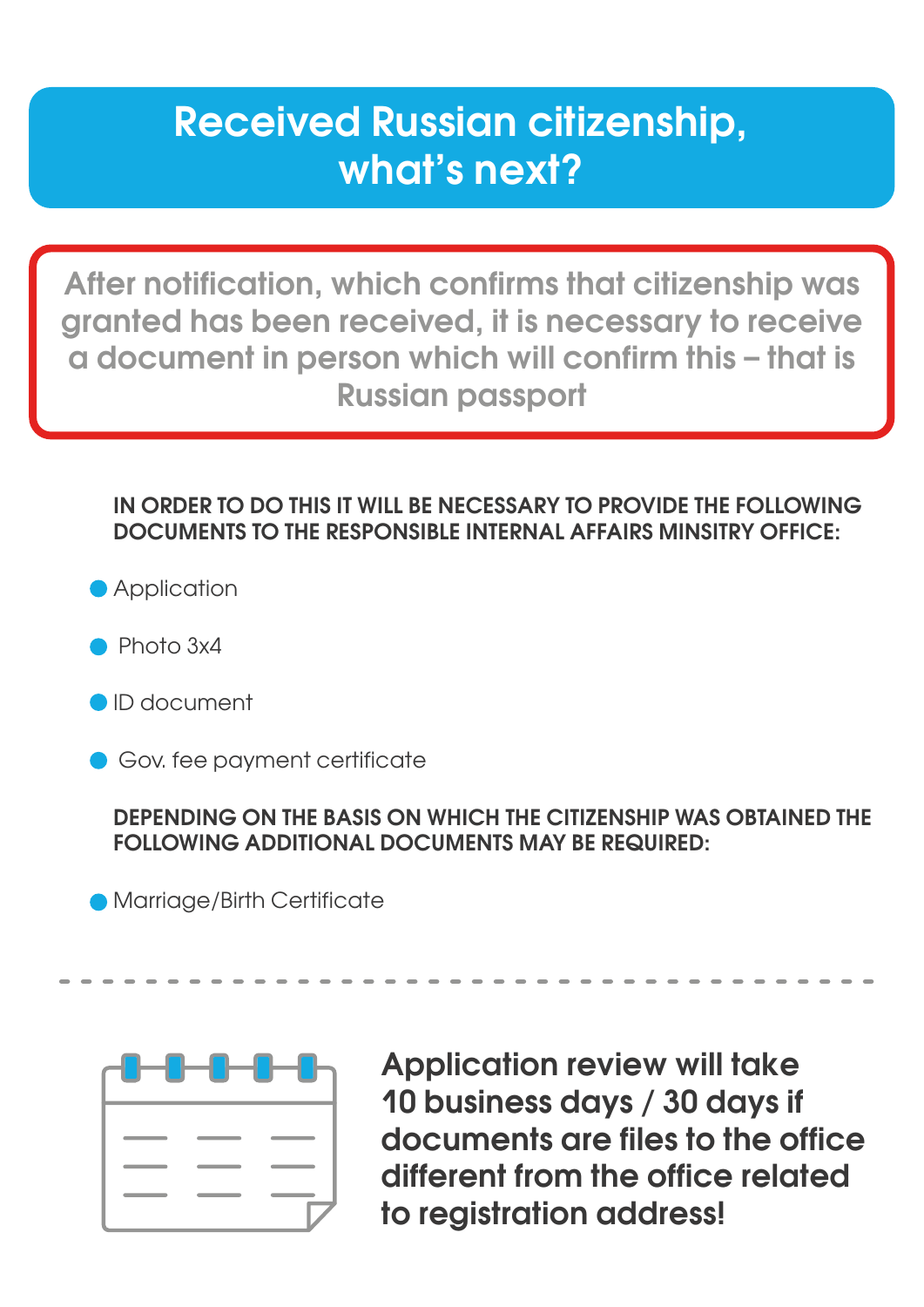# **Simplified procedure for obtaining Russian citizenship**

**Simplified procedure for obtaining Russian citizenship means that it is not necessary to reside for 5 years in Russia based on PRP before you can file the application to become Russian citizen!!!**

- Foreign citizens, who have at least 1 parent Russian citizen
- **•** Foreign citizens, who were born on the territory of the former RSFSR and had USSR citizenship
- Foreign citizens, who are married to Russian citizens for not less than 3 years
- Foreign citizens, who have children over 18, who are disabled and who are Russian citizens, and such foreign citizens are the only parents
- Foreign citizens with children Russian citizens (and are the only parents)
- Disabled people, who have children over 18 with Russian citizenship

Foreign citizens, who received university (or professional) degree in Russia after the 1st of July 2002 and worked in Russia for not less than 3 years before filing for citizenship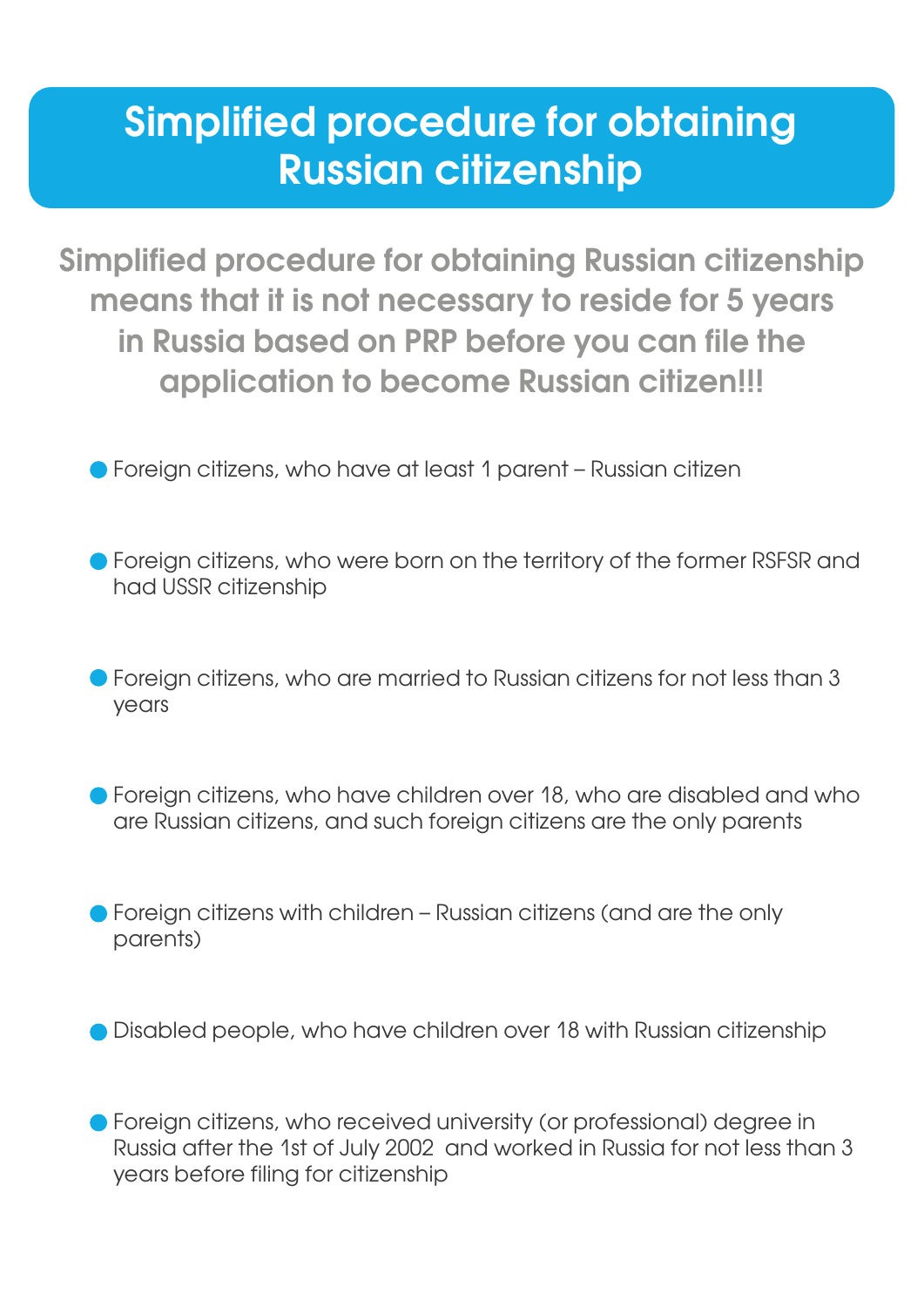## **Russian citizenship: simplified procedure**

**Simplified procedure for obtaining Russian citizenship means that it is not necessary to reside for 5 years in Russia based on PRP before you can file the application to become Russian citizen!!!**

- Foreign citizens, who have legal business in Russia not less than 3 years, with profit of not less than 10 million rubles for this period
- Highly qualified specialists, who have worked in Russia for not less than 3 years before filing for citizenship
- Enterprise owners, who invested into Russian economy and whose tax input is not less than 6 million rubles at the time of the application filing, and pure assets are not less than 100 million rubles
- Russian language native speakers
- Compatriots relocation program participants
- **Persons who have «refugee» status**
- II World War veterans, who lived in USSR
- Belorussian, Kazakhstan and Kyravzstan citizens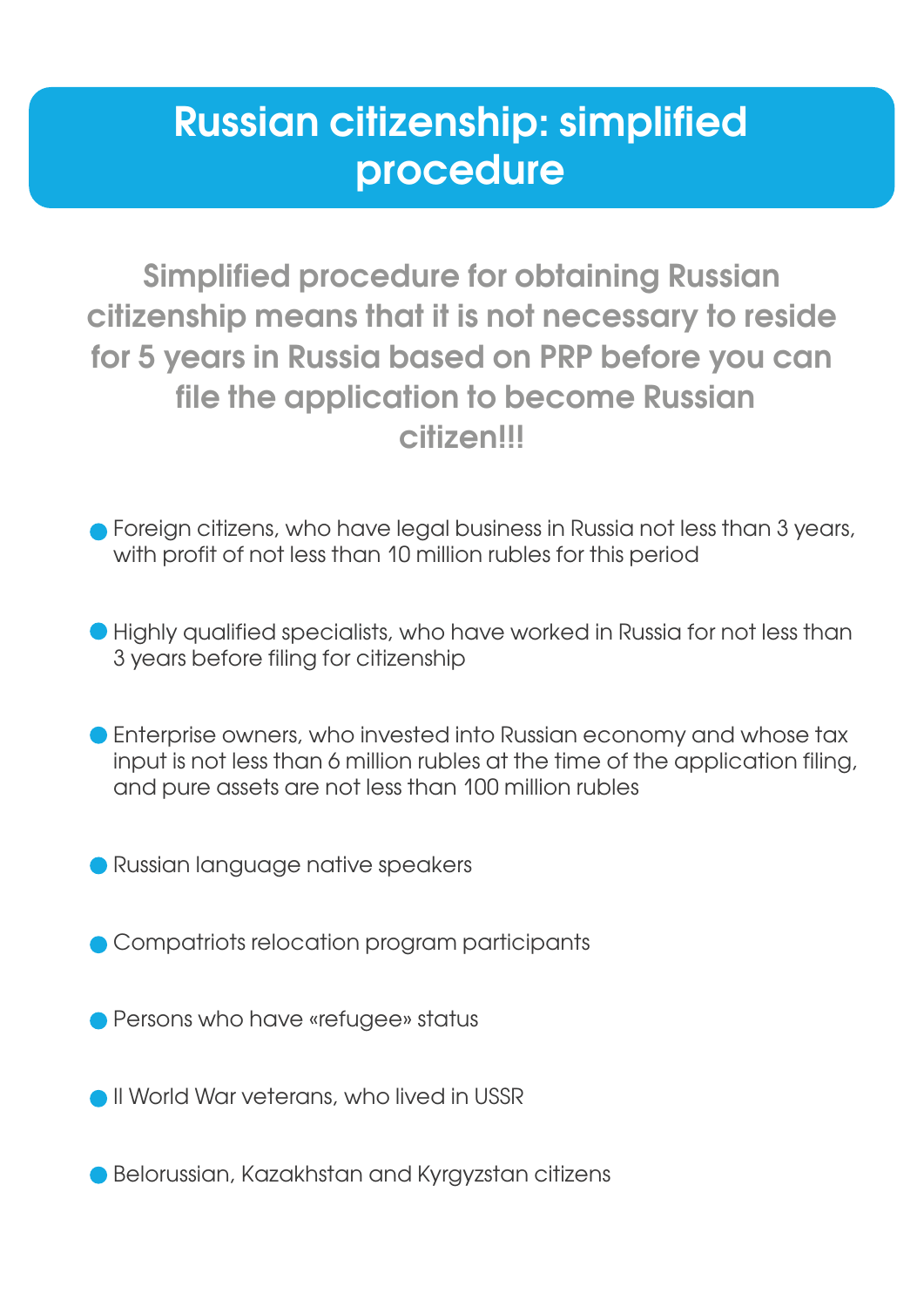# **Russian citizenship: Practical Recommendations/FAQs:**



Internal Affairs Ministry offices are dealing with issues connected with citizenship



Many ask if there is a quota for obtaining Russian citizenship: there is no such quota.



Recently, the process of obtaining Russian citizenship has been simplified for Ukrainian citizens and other persons living in Ukraine, especially those from Donetskaya and Luganskaya Peoples Republics.



Recently a new law has been passed by the State Duma which simplifies procedure for obtaining TRP (Temporary Residence Permit) and PRP (Permanent Residence Permit) to certain categories of foreign citizens, which eventually simplifies the process of obtaining Russian citizenship. This is especially true for qualified professionals and Ukranian citizens.